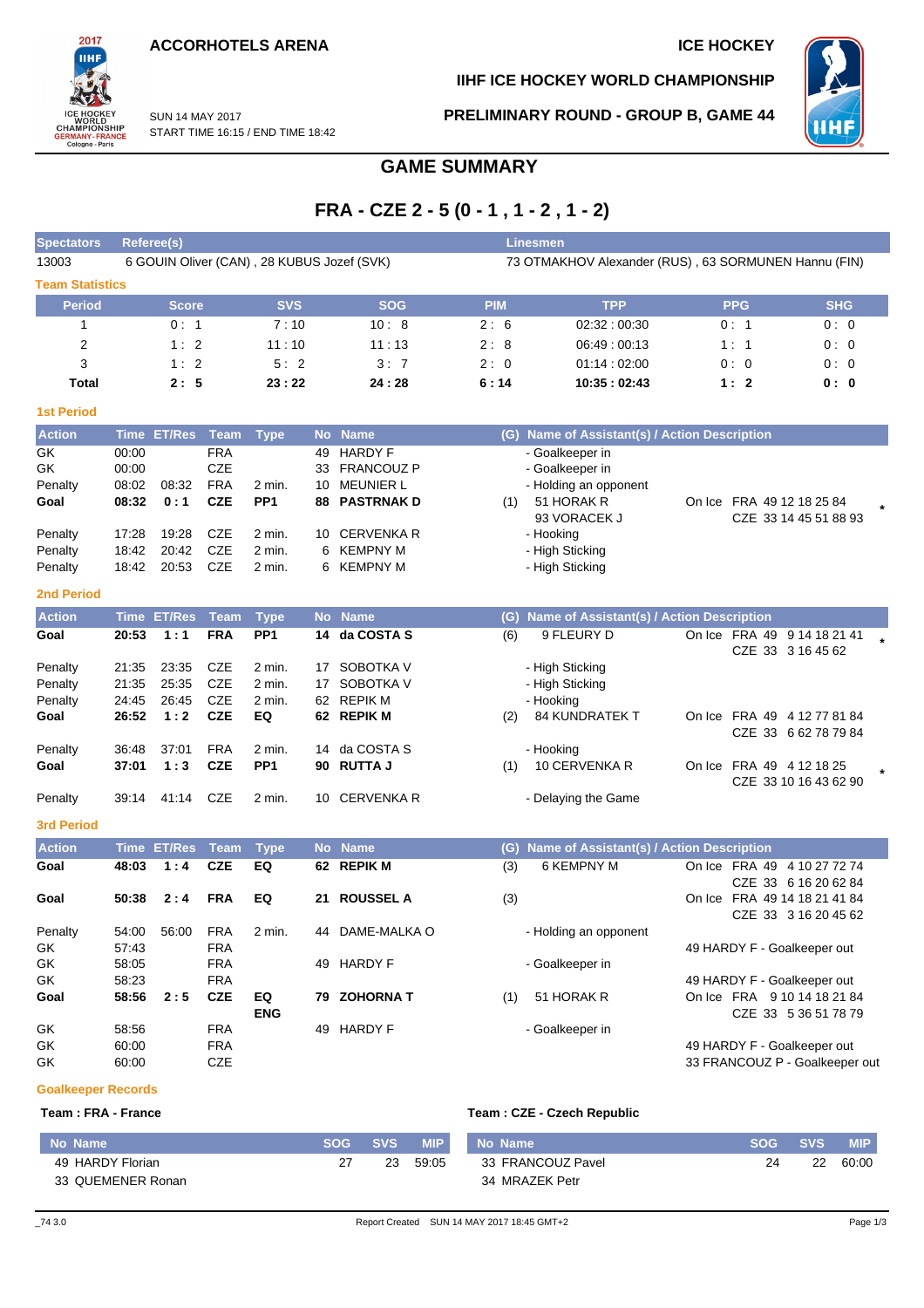



SUN 14 MAY 2017 START TIME 16:15 / END TIME 18:42

### **IIHF ICE HOCKEY WORLD CHAMPIONSHIP**



#### **PRELIMINARY ROUND - GROUP B, GAME 44**

**Game Statistics Team : FRA (blue)**

|             | Head Coach: HENDERSON Dave  |              |          |             |          |    |    |                   |            |    |                | <b>Shots on Goal</b> |         |       |                |                |                | Time on Ice |                |    |            |
|-------------|-----------------------------|--------------|----------|-------------|----------|----|----|-------------------|------------|----|----------------|----------------------|---------|-------|----------------|----------------|----------------|-------------|----------------|----|------------|
| No Pos Name |                             | G.           | A        | P           |          |    |    | PIM FO+ FO- FO+/- | FO%        |    | $\overline{2}$ |                      | 3 OT TS | $+/-$ |                | $\overline{2}$ | 3              | <b>OT</b>   | <b>TOT SHF</b> |    | <b>AVG</b> |
| 14 F        | da COSTA Stephane (BP)      | 1            | 0        |             | 2        | 4  | 4  | 0                 | 50.00      | 2  | 3              | 0                    | 5       |       |                | 5:52 7:57 6:30 |                |             | 20:19          | 31 | 0:39       |
| 18 D        | <b>AUVITU Yohann</b>        | 0            | 0        | 0           | 0        | 0  | 0  | 0                 | 0.00       | 0  |                | 0                    |         |       | 6:03           |                | 7:32 7:33      |             | 21:08          | 35 | 0:36       |
| 21 F        | <b>ROUSSEL Antoine</b>      |              | 0        |             | 0        | 0  | 0  | 0                 | 0.00       | 0  | 0              |                      | 1       |       |                | 5:35 8:09 6:28 |                |             | 20:12          | 33 | 0:36       |
| 41 F        | BELLEMARE Pierre-Edouard +A | 0            | 0        | 0           | 0        | 10 | 7  | 3                 | 58.82      | 0  |                | 0                    |         | $+1$  |                |                | 5:57 8:01 5:33 |             | 19:31          | 28 | 0:41       |
| 84 D        | HECQUEFEUILLE Kevin +A      | 0            | $\Omega$ | 0           | $\Omega$ | 0  | 0  | 0                 | 0.00       | 1  | 0              |                      | 2       | -1    |                | 6:21 7:03 5:27 |                |             | 18:51          | 30 | 0:37       |
| 4 D         | <b>MANAVIAN Antonin</b>     | 0            | 0        | 0           | 0        | 1  | 0  |                   | 1 100.00   | 0  |                | 0                    |         | -2    | 6:48 7:19 9:28 |                |                |             | 23:35          | 36 | 0:39       |
| 9 F         | <b>FLEURY Damien</b>        | 0            |          | 1           | 0        | 1  | 0  |                   | 1 100.00   | 1  |                | 0                    | 2       | -1    | 6:05           | 7:49 7:01      |                |             | 20:55          | 26 | 0:48       |
| 74 D        | <b>BESCH Nicolas</b>        | 0            | $\Omega$ | 0           | 0        | 0  | 0  | 0                 | 0.00       | 0  | 0              | $\Omega$             | 0       | -1    |                |                | 7:34 1:36 5:15 |             | 14:25          | 22 | 0:39       |
| 77 F        | <b>TREILLE Sacha</b>        | 0            | 0        | 0           | 0        | 0  |    | $-1$              | 0.00       | 0  | 2              | $\Omega$             | 2       | -1    |                |                | 4:47 5:56 5:13 |             | 15:56          | 28 | 0:34       |
| 80 F        | da COSTA Teddy              | 0            | 0        | $\Omega$    | 0        | 3  | 8  | -5                | 27.27      | 1  | 0              | $\Omega$             | 1       | 0     |                | 4:34 3:33 4:51 |                |             | 12:58          | 19 | 0:40       |
| 3 D         | <b>JANIL Jonathan</b>       | 0            | 0        | 0           | 0        | 0  | 0  | 0                 | 0.00       | 0  | 0              | 1                    | 1       | 0     |                |                | 3:33 3:45 4:09 |             | 11:27          | 20 | 0:34       |
| 10 F        | MEUNIER Laurent +C          | 0            | 0        | $\mathbf 0$ | 2        | 5  | 6  | $-1$              | 45.45      | 0  | 0              | 0                    | 0       | $-2$  |                |                | 3:26 2:40 5:13 |             | 11:19          | 22 | 0:30       |
| 27 F        | <b>LAMPERIER Loic</b>       | 0            | 0        | 0           | $\Omega$ | 0  | 0  | 0                 | 0.00       | 1  |                | 0                    | 2       | -1    |                |                | 5:24 3:00 3:25 |             | 11:49          | 18 | 0:39       |
| 44 D        | DAME-MALKA Olivier          | 0            | 0        | 0           | 2        | 0  | 0  | 0                 | 0.00       | 1  |                | 0                    | 2       | 0     |                |                | 2:55 3:30 2:10 |             | 8:35           | 16 | 0:32       |
| 72 F        | PERRET Jordann              | 0            | $\Omega$ | $\Omega$    | $\Omega$ | 0  |    | -1                | 0.00       | 1  | 0              | $\Omega$             | 1       | -1    |                |                | 5:06 2:04 3:59 |             | 11:09          | 19 | 0:35       |
| 12 F        | <b>CLAIREAUX Valentin</b>   | 0            | 0        | 0           | 0        | 1  | 3  | $-2$              | 25.00      |    | 0              | 0                    | 1       | -1    | 4:29           |                | 6:26 3:08      |             | 14:03          | 27 | 0:31       |
| 25 F        | <b>RITZ Nicolas</b>         | 0            | 0        | 0           | 0        | 4  | 5  | $-1$              | 44.44      | 0  | 0              | 0                    | 0       | 0     | 5:09           |                | 2:49 3:12      |             | 11:10          | 17 | 0:39       |
| 28 D        | <b>RAUX Damien</b>          | 0            | 0        | 0           | 0        | 0  | 0  | 0                 | 0.00       | 0  | 0              | $\Omega$             | 0       | 0     |                | 2:48 3:38 4:22 |                |             | 10:48          | 18 | 0:36       |
| 29 F        | <b>DOUAY Floran</b>         | 0            | 0        | 0           | 0        | 0  | 0  | 0                 | 0.00       | 0  | 0              | 0                    | 0       |       | 0:00           |                | $0:00$ $0:00$  |             | 0:00           | 0  | 0:00       |
| 81 F        | <b>RECH Anthony</b>         | 0            | $\Omega$ | $\Omega$    | 0        | 0  | 0  | 0                 | 0.00       | 1  | 0              | $\Omega$             |         | -1    |                |                | 3:29 5:06 3:49 |             | 12:24          | 20 | 0:37       |
| 33 GK       | <b>QUEMENER Ronan</b>       | 0            | 0        | 0           | 0        |    |    |                   |            | 0  | 0              | 0                    | 0       |       |                |                |                |             |                |    |            |
| 49 GK       | <b>HARDY Florian</b>        | 0            | 0        | 0           | 0        |    |    |                   |            | 0  | 0              | $\Omega$             | 0       |       |                |                |                |             |                |    |            |
| Total       |                             | $\mathbf{2}$ |          | 3           | 6        | 29 | 35 |                   | $-6$ 45.31 | 10 | 11             | 3                    | 24      |       |                |                |                |             |                |    |            |

| Team : CZE (white) |  |  |
|--------------------|--|--|
|--------------------|--|--|

|              | <b>Head Coach: JANDAC Josef</b> |          |   |          |          |    |          |                   |          |          |                | <b>Shots on Goal</b> |         |       |                     |                      |   | Time on Ice |                |          |            |
|--------------|---------------------------------|----------|---|----------|----------|----|----------|-------------------|----------|----------|----------------|----------------------|---------|-------|---------------------|----------------------|---|-------------|----------------|----------|------------|
| No Pos Name  |                                 | G.       | A | P        |          |    |          | PIM FO+ FO- FO+/- | FO%      |          | $\overline{2}$ |                      | 3 OT TS | $+/-$ |                     | $\overline{2}$       | 3 | <b>OT</b>   | <b>TOT SHF</b> |          | <b>AVG</b> |
| 3 D          | <b>GUDAS Radko</b>              | 0        | 0 | 0        | 0        | 0  | $\Omega$ | 0                 | 0.00     | 0        | $\mathbf 0$    | 0                    | 0       | $-1$  |                     | 6:52 8:18 5:45       |   |             | 20:55          | 28       | 0:44       |
| 14 F         | PLEKANEC Tomas +A               | 0        | 0 | 0        | 0        | 15 | 12       | 3                 | 55.56    | 0        |                | 0                    |         | 0     |                     | 5:30 6:14 6:23       |   |             | 18:07          | 29       | 0:37       |
| 17 F         | SOBOTKA Vladimir                | 0        | 0 | 0        | 4        | 0  | $\Omega$ | 0                 | 0.00     | 0        | 1              | 0                    |         | 0     |                     | 4:05 5:38 4:55       |   |             | 14:38          | 21       | 0:41       |
| 45 D         | SIMEK Radim                     | 0        | 0 | 0        | 0        | 1  | 0        |                   | 1 100.00 | 1        | 0              | 0                    |         | -1    |                     | 6:59 7:19 6:00       |   |             | 20:18          | 31       | 0:39       |
| 93 F         | VORACEK Jakub +C                | 0        | 1 | 1        | 0        | 0  | $\Omega$ | 0                 | 0.00     | 0        | 1              | 1                    | 2       | 0     |                     | 5:26 4:46 6:30       |   |             | 16:42          | 22       | 0:45       |
| 5 D          | <b>JERABEK Jakub</b>            | 0        | 0 | 0        | 0        | 0  | 0        | 0                 | 0.00     |          | 0              | 0                    |         | $+1$  |                     | 5:47 4:39 6:23       |   |             | 16:49          | 24       | 0:42       |
| 10 F         | CERVENKA Roman                  | 0        | 1 | 1        | 4        | 1  | 1        | $\Omega$          | 50.00    | 0        | 0              | $\Omega$             | 0       | 0     |                     | 4:30 3:41 3:44       |   |             | 11:55          | 21       | 0:34       |
| 36 D         | <b>KREJCIK Jakub</b>            | 0        | 0 | $\Omega$ | $\Omega$ | 0  | 0        | 0                 | 0.00     | 0        | 2              | 1                    | 3       | $+1$  |                     | 3:54 5:30 5:51       |   |             | 15:15          | 20       | 0:45       |
| 43 F         | KOVAR Jan +A                    | 0        | 0 | 0        | 0        | 2  | 2        | $\Omega$          | 50.00    | 0        | 0              | $\Omega$             | 0       | 0     |                     | 4:19 3:34 3:47       |   |             | 11:40          | 21       | 0:33       |
| 88 F         | <b>PASTRNAK David</b>           | 1        | 0 | 1        | 0        | 1  | 1        | 0                 | 50.00    | 2        | 1              | 0                    | 3       | 0     |                     | 5:18 4:27 3:58       |   |             | 13:43          | 21       | 0:39       |
| 6 D          | <b>KEMPNY Michal</b>            | 0        | 1 | 1        | 4        | 1  | 1        | 0                 | 50.00    | 2        | 0              | 0                    | 2       |       | $+2$ 6:41 6:07 5:55 |                      |   |             | 18:43          | 27       | 0:41       |
| 16 F         | <b>BIRNER Michal</b>            | 0        | 0 | 0        | 0        | 1  | 2        | $-1$              | 33.33    | 1        | 1              | 0                    | 2       | 0     |                     | 5:43 5:00 4:52       |   |             | 15:35          | 24       | 0:38       |
| 20 F         | <b>VRANA Petr</b>               | 0        | 0 | 0        | 0        | 6  | 2        | 4                 | 75.00    | 0        | 1              | 0                    | 1       | 0     |                     | 4:19 2:56 3:23       |   |             | 10:38          | 16       | 0:39       |
| 62 F         | <b>REPIK Michal</b>             | 2        | 0 | 2        | 2        | 0  |          | -1                | 0.00     | 0        | 1              | 2                    | 3       | $+1$  |                     | 4:28 4:27 4:23       |   |             | 13:18          | 24       | 0:33       |
| 90 D         | RUTTA Jan                       | 1        | 0 | 1        | 0        | 0  | $\Omega$ | $\Omega$          | 0.00     | $\Omega$ | 1              | $\Omega$             | 1       | 0     |                     | 4:32 3:41 2:01       |   |             | 10:14          | 17       | 0:36       |
| 51 F         | <b>HORAK Roman</b>              | 0        | 2 | 2        | 0        | 0  | 1        | -1                | 0.00     | 0        |                | 0                    |         | $+1$  |                     | 4:57 3:23 6:00       |   |             | 14:20          | 21       | 0:40       |
| 69 F         | <b>RADIL Lukas</b>              | 0        | 0 | 0        | 0        | 0  | $\Omega$ | $\Omega$          | 0.00     | 0        | $\Omega$       | 0                    | 0       | 0     |                     | $0:00$ $0:00$ $0:00$ |   |             | 0:00           | $\Omega$ | 0:00       |
| 78 F         | <b>HANZL Robin</b>              | 0        | 0 | 0        | 0        | 7  | 6        |                   | 53.85    | 0        | 1              | 1                    |         | $+2$  |                     | 4:20 3:53 5:54       |   |             | 14:07          | 21       | 0:40       |
| 79 F         | <b>ZOHORNA Tomas</b>            | 1        | 0 |          | 0        | 0  | 0        | 0                 | 0.00     | 1        | 0              | $\overline{2}$       | 3       | $+2$  |                     | 4:16 4:27 6:02       |   |             | 14:45          | 21       | 0:42       |
| 84 D         | <b>KUNDRATEK Tomas</b>          | $\Omega$ |   |          | 0        | 0  | 0        | 0                 | 0.00     | 0        | 1              | $\Omega$             |         | $+2$  | 4:19 3:54 6:12      |                      |   |             | 14:25          | 22       | 0:39       |
| 33 GK        | FRANCOUZ Pavel (BP)             | 0        | 0 | 0        | 0        |    |          |                   |          | 0        | 0              | 0                    | 0       |       |                     |                      |   |             |                |          |            |
| 34 GK        | <b>MRAZEK Petr</b>              | 0        | 0 | 0        | 0        |    |          |                   |          | 0        | 0              | $\Omega$             | 0       |       |                     |                      |   |             |                |          |            |
| <b>Total</b> |                                 | 5        | 6 | 11       | 14       | 35 | 29       |                   | 6 54.69  | 8        | 13             | 7                    | 28      |       |                     |                      |   |             |                |          |            |